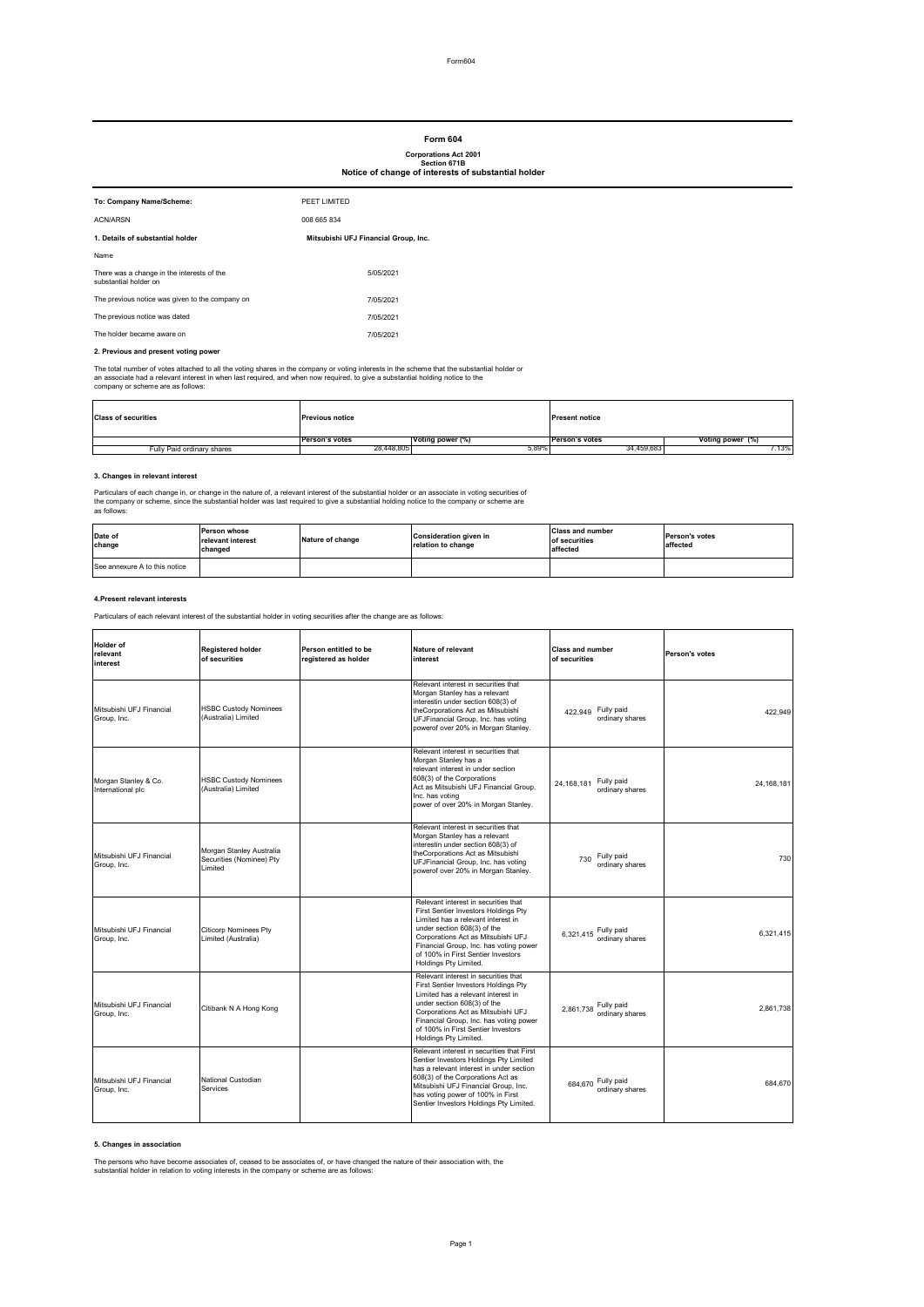Form604

| l (if applicable)<br><b>Nam</b><br><b>ALNARSN</b> | <sup>-≁</sup> association<br>Nature of<br>.<br>. |
|---------------------------------------------------|--------------------------------------------------|
|                                                   |                                                  |

# **6. Addresses**

The addresses of persons named in this form are as follows:

| Name                                 | <b>Address</b>                                                 |
|--------------------------------------|----------------------------------------------------------------|
| Mitsubishi UFJ Financial Group, Inc. | . Tokvo 100-8330. Japan<br>. Marunouchi, Chivoda-ku,<br>$12 -$ |
|                                      |                                                                |

Page 2

**Signature**

R. Sakuma

Authorised signatory Ryuichiro Sakuma

Dated 10 May 2021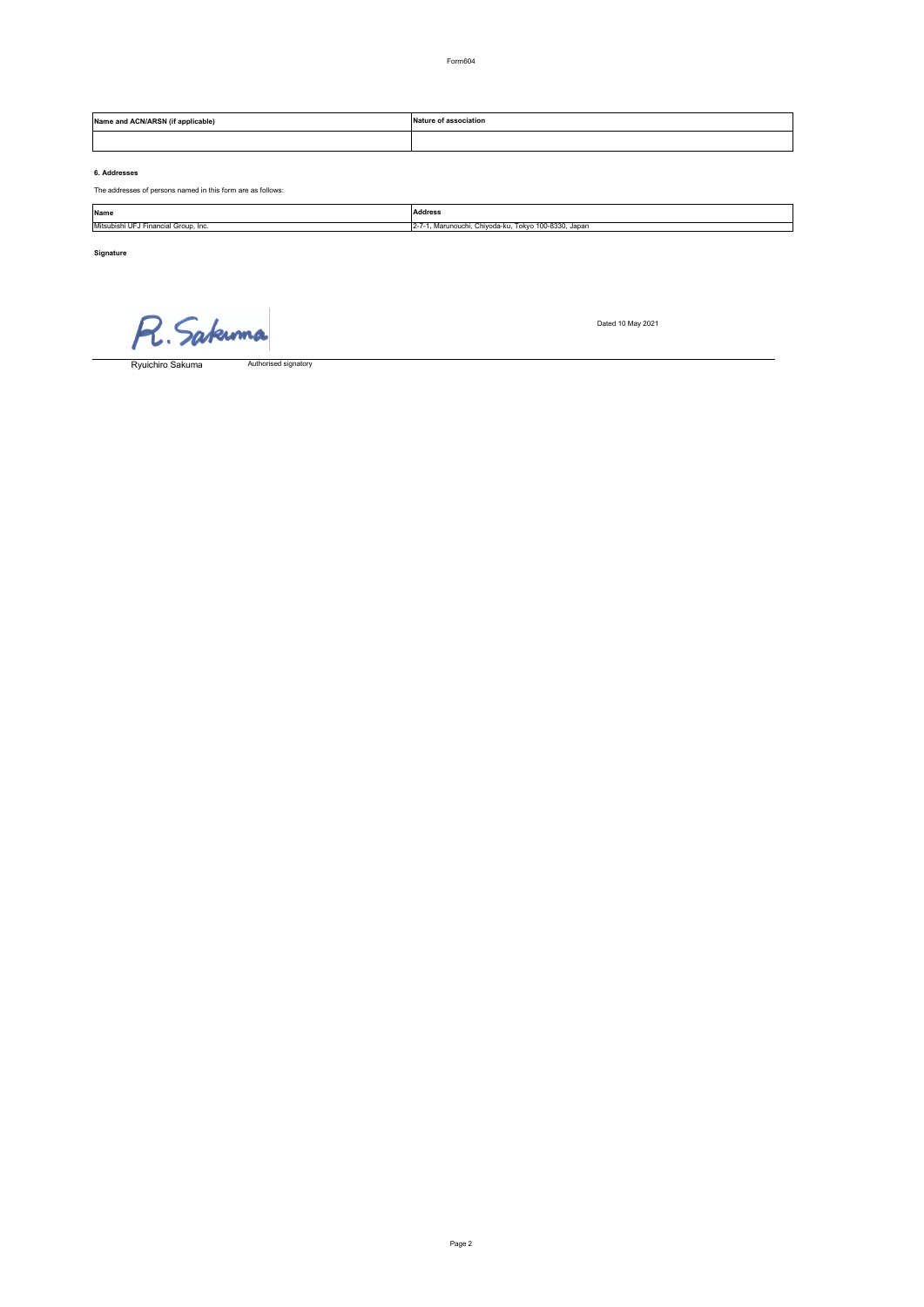AnnexureA

# **Annexure A**

This is annexure A of 1 page referred to in Form 604, Notice of change of interest of substantial holder dated 10 May 2021

R. Sakuma

Ryuichiro Sakuma

Authorised signatory Dated 10 May 2021

| Date of change | Person whose relevant interest<br>changed | Nature of change                                                                     | Consideration given in<br>relation to change | Class and number of<br>securities affected | Person's<br>votes<br>affected |
|----------------|-------------------------------------------|--------------------------------------------------------------------------------------|----------------------------------------------|--------------------------------------------|-------------------------------|
| 5/05/2021      | Mitsubishi UFJ Financial Group, Inc.      | Sale of securities by an entity<br>controlled by Morgan Stanley 589.17               |                                              | 479 Ordinary Shares                        | 479                           |
| 5/05/2021      | Mitsubishi UFJ Financial Group, Inc.      | Collateral Received by an<br>entity controlled by Morgan<br>Stanley - see Annexure B | N/A                                          | 6,011,357 Ordinary Shares                  | 6,011,357                     |